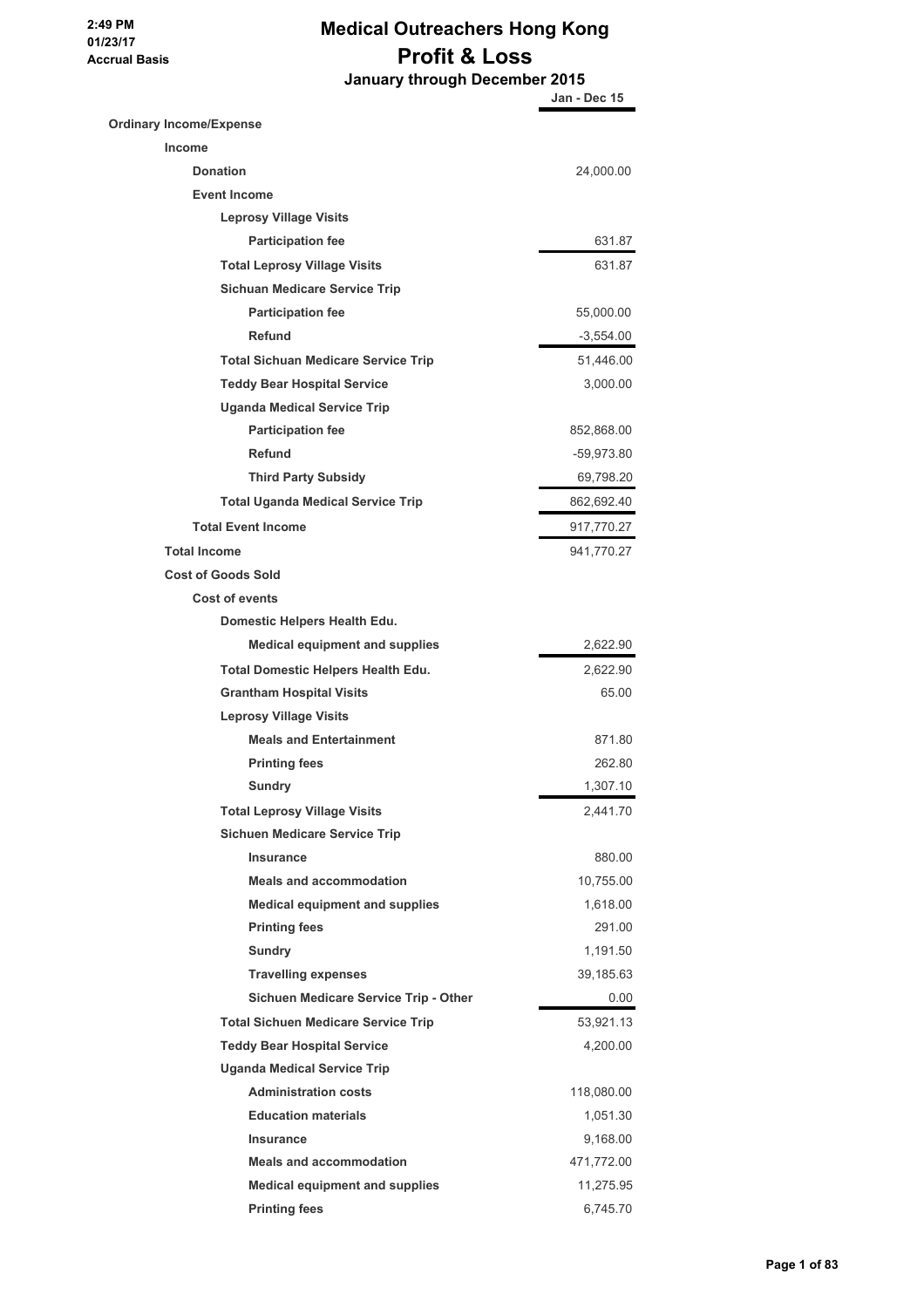## **Medical Outreachers Hong Kong Profit & Loss January through December 2015**

|                                            | Jan - Dec 15 |
|--------------------------------------------|--------------|
| <b>Sundry expenses</b>                     | 6,688.00     |
| <b>Travelling expenses</b>                 | 247,104.00   |
| <b>Uganda Medical Service Trip - Other</b> | 0.00         |
| <b>Total Uganda Medical Service Trip</b>   | 871,884.95   |
| <b>Total Cost of events</b>                | 935,135.68   |
| <b>Total COGS</b>                          | 935,135.68   |
| <b>Gross Profit</b>                        | 6,634.59     |
| <b>Expense</b>                             |              |
| <b>Advertising and Promotion</b>           | 8,098.00     |
| <b>Bad debt</b>                            | 33,959.50    |
| <b>Bank Service Charges</b>                | 370.00       |
| <b>Computer and Internet Expenses</b>      | 2,332.54     |
| <b>Exchange difference</b>                 | $-7,483.76$  |
| <b>Meals and Entertainment</b>             | 877.60       |
| <b>Printing fees</b>                       | 46.00        |
| <b>Total Expense</b>                       | 38,199.88    |
| <b>Net Ordinary Income</b>                 | $-31,565.29$ |
| <b>Other Income/Expense</b>                |              |
| <b>Other Income</b>                        |              |
| <b>Bank interest income</b>                | 119.35       |
| <b>Total Other Income</b>                  | 119.35       |
| <b>Other Expense</b>                       |              |
| <b>Bank overdraft interest</b>             | 0.05         |
| <b>Total Other Expense</b>                 | 0.05         |
| <b>Net Other Income</b>                    | 119.30       |
| Net Income                                 | $-31.445.99$ |